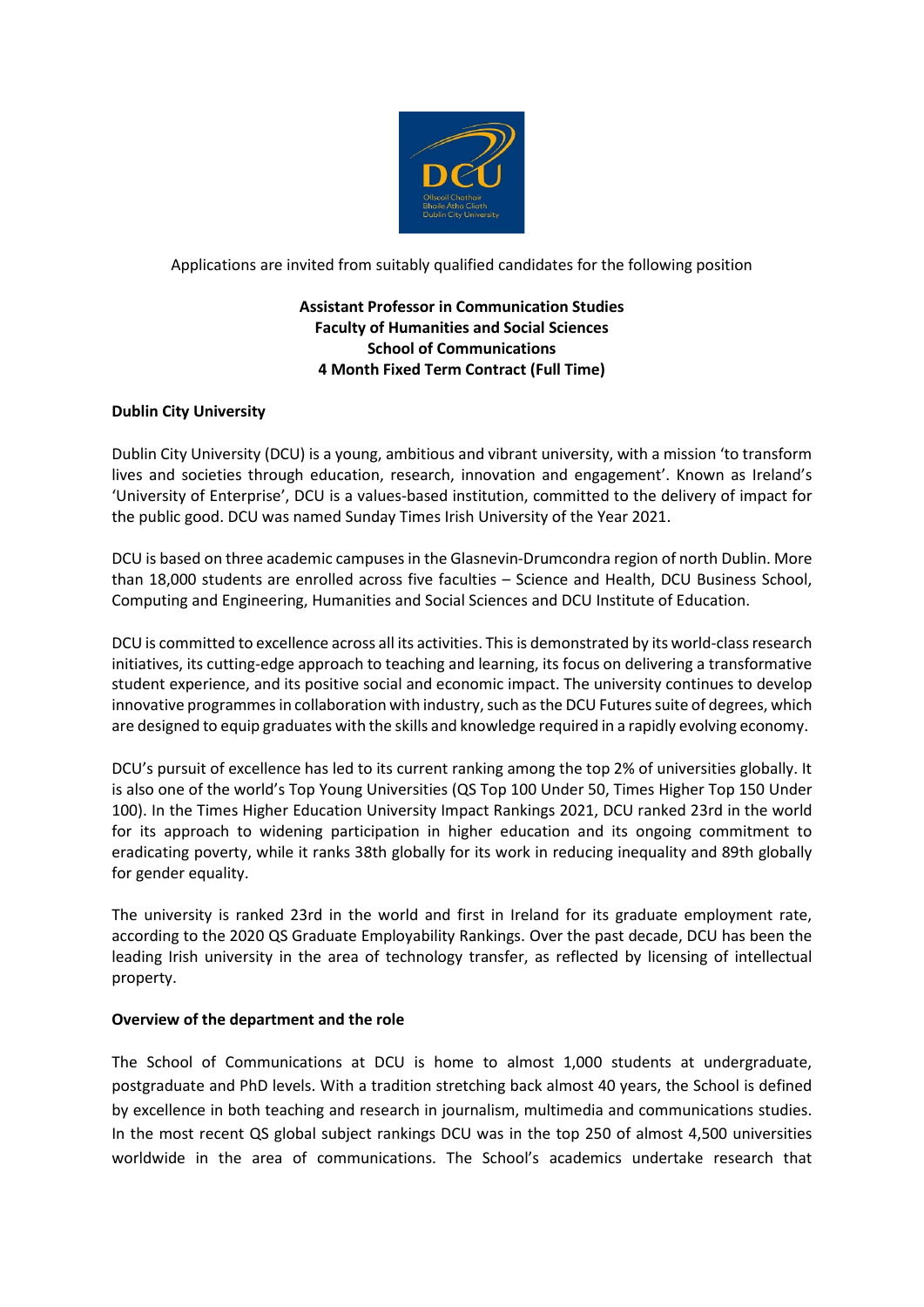contributes to national and international debates and to public policy formation. They have also led research projects supported by national and international funders.

DCU has a strong track record in attracting both Irish and European Union funding under FP7, Horizon 2020, Marie Curie Actions and Erasmus. The University offers a dynamic and internationally focused environment in which to advance your academic career.

## **Role Profile**

The School offers undergraduate degrees in Journalism, Multimedia and Communication Studies as well as Media Studies on the Bachelor of Arts (Joint Honours) programme. It offers postgraduate degrees in Journalism, Political Communication, Public Relations, Emerging Media, Science and Health Communication, Climate Change and Social Media Studies. The School also offers structured PhD programmes in Communication Studies and Journalism Studies. We are now seeking to appoint an Assistant Professor in Communication studies for a 4 month fixed term contract.

### **Duties and Responsibilities**

Please refer to the job description for a list of duties and responsibilities associated with this role.

### **Qualifications and Experience**

### **Essential Criteria:**

- Applicants must hold a PhD in a relevant area such as Communication Studies or Sociology;
- They must have at least three years' relevant experience, with appropriate higher-level teaching experience;
- The successful individual will be able to convincingly demonstrate a strong commitment to academic research and will have a track-record of international peer-reviewed publications;
- The successful candidate should be capable of working in a team and contributing to developing the teaching and research agenda of the School, as well as knowledge of the national and EU research funding landscape;
- Excellent organisational and communication skills.

### **Desirable Criteria:**

- Experience of research supervision at undergraduate, Masters and PhD level;
- Administrative experience in a university environment;
- Expertise in facilitating extra-curricular activities within a University setting.

### **Essential Training**

The post holder will be required to undertake the following essential compliance training: Orientation, Health & Safety and Data Protection (GDPR). Other training may need to be undertaken when required.